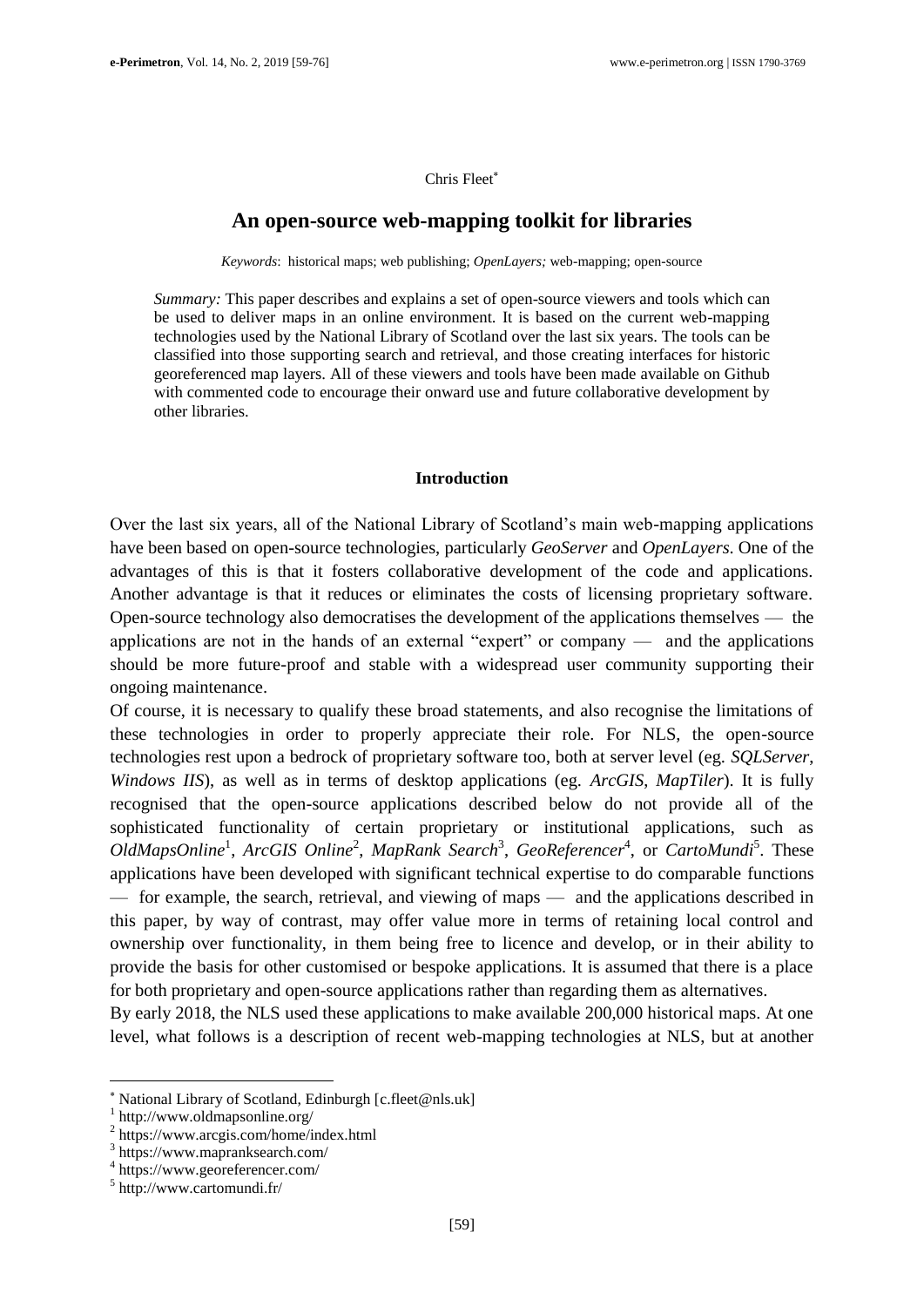level it is hoped that some may potentially be of value to other institutions, and their availability on Github means that they are easy to copy and re-use. The tools can be classified into primary functions, allowing them to be deployed independently of one another and together. They can be classified into two main two groupings: first, those that support search and retrieval of maps using bounding boxes or a marker pin, and second, those for interacting with georeferenced maps. The georeferenced map viewers can be subdivided into those presenting overlays with a transparency slider, split-screen comparison viewers, spy viewers, and 3D viewers. More specific tools for geolocation, gazetteer search, or distance and area measurement can be deployed across any of these viewers. Most of the viewers use *OpenLayers*, and some of the search viewers use *GeoServer* too for storing and displaying bounding boxes, and for Web Feature Service requests. In addition to the NLS map interfaces, several examples are finally given of specific tailored collaborative applications that have been developed using these tools, to try to illustrate their flexibility and modular nature. GitHub is a widely used code hosting platform and all these map viewers are placed in specific repositories<sup>6</sup>. In each repository, it is possible to easily download all the files to create an immediate working web-mapping application, just like those illustrated. The Javascript code which drives all these applications is also commented for easy onward use.

#### **Basic components**

This paper is not intended to provide a complete guide to *OpenLayers*, nor to the use of Javascript for web-mapping, but rather to briefly point to relevant resources on these subjects, and then focus on the more specific functions that are relevant for map collections. However, it is necessary for what follows to have a basic overview of the essential components of an *OpenLayers* map application. There are excellent guides online to this, including the *OpenLayers* Tutorials<sup>7</sup>, the *OpenLayers* Workshop<sup>8</sup>, and the *OpenLayers Examples*<sup>9</sup>. The complete API for *OpenLayers* is available for reference<sup>10</sup>, and there are also detailed books on *Openlayers*, including beginners guides (Gratier et al, 2015), and more advanced guides too (Farkas, 2016; Langley & Perez, 2016).

### *Core components of the OpenLayers application*

The core component of *OpenLayers* is the map (ol.Map). It is rendered to a particular target container, such as a div element on the web page that contains the map. For practical purposes, the ol.Map is usually combined with an ol.View instance, which controls the way the map is presented visually through things like its centre, zoom level and projection. For most map applications using global layers, the default projection is the Spherical Mercator (EPSG:3857), with meters as map units, but it is easy to transform between projections, and to re-project the map too. The ol.Map also needs one or more layers, allowing data from various sources to be presented visually. Three common types are the ol.layer.Tile (for layers providing a subdivided grid of pre-rendered, tiled images at specific resolutions and zoom levels), ol.layer.Vector (for point, line or polygon data that is rendered in the client), or the ol.layer.Image (for server rendered images that are available for arbitrary extents and resolutions). Each of these layers will use an

<sup>6</sup> The NLS Map Github repositories are at:<https://github.com/NationalLibraryOfScotland>

<sup>7</sup> <https://openlayers.org/en/latest/doc/tutorials/>

<sup>8</sup> <https://openlayers.org/workshop/>

<sup>9</sup> <https://openlayers.org/en/latest/examples/>

<sup>10</sup> <https://openlayers.org/en/latest/apidoc/>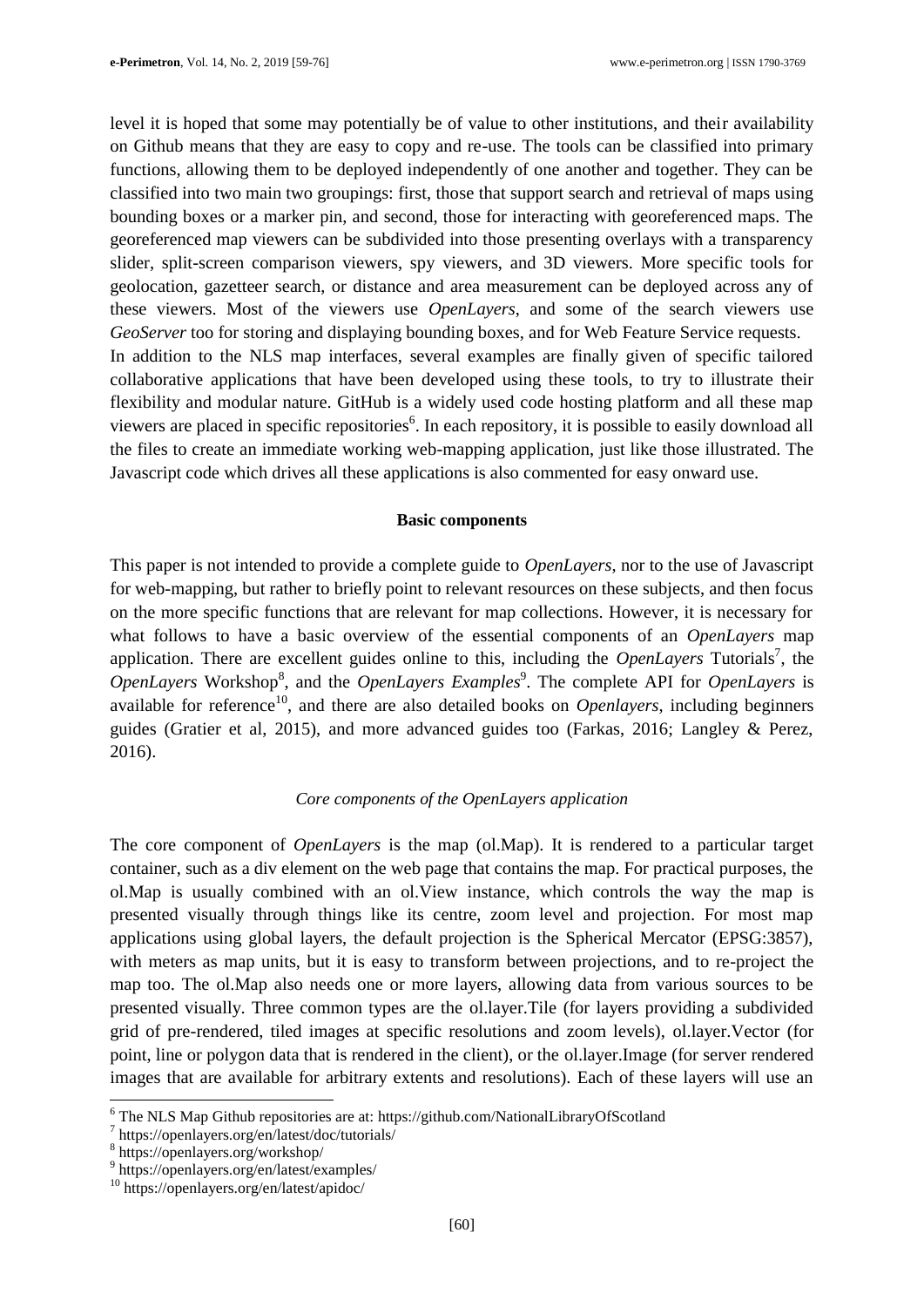ol.source subclass. Each map will also have default or customised controls, specified through the ol.control class<sup>11</sup> (covering things like zoom buttons, scale clines, attribution, mouse position, and rotation) as well as default or customised interactions specified through the ol.interaction class<sup>12</sup> (eg. different types of zooming, panning and rotation through the keyboard, mouse or screen). Combining these elements together can create a simple *OpenLayers* map<sup>13</sup> and is the basis of the more developed functions which follow.

# *Layer functions, Permalinks, Gazetteers, and GeoLocation*

The ability to add or remove layers from the map is another essential set of functions which are illustrated through the Github  $FindByPlaceOLA$  application (Figure 1). With an array of layers<sup>14</sup>, a drop-down selection list<sup>15</sup> or a set of radio buttons<sup>16</sup> can be created, along with a function to remove or add layers based on the user interaction with these elements $^{17}$ .



Figure 1: An illustration of a basic *OpenLayers* map, with the ability to choose layers from radio buttons and drop-down  $lists<sup>18</sup>$ .

Adding a Permalink suffix onto the end of the URL can be useful for defining the ol.View (with a specific zoom, lat, and lon), as well as specific layers. The *OpenLayers* Permalink example functionality<sup>19</sup> provides a way of doing this, although not compatible with all browsers. NLS has used functionality developed by the DataShine Census Project<sup>20</sup>, illustrated in the Thomas Annan viewer Github Project<sup>21</sup>. First of all, this includes an updateUrl()function<sup>22</sup> that creates the

<sup>&</sup>lt;sup>11</sup> <https://openlayers.org/en/latest/apidoc/ol.control.html>

<sup>12</sup> <https://openlayers.org/en/latest/apidoc/ol.interaction.html#.defaults>

<sup>13</sup> <https://openlayers.org/en/latest/doc/quickstart.html>

<sup>&</sup>lt;sup>14</sup> <https://github.com/NationalLibraryOfScotland/NLSFindByPlaceOL3/blob/master/find.js#L160>

<sup>15</sup> <https://github.com/NationalLibraryOfScotland/NLSFindByPlaceOL3/blob/master/find.js#L170>

<sup>16</sup> <https://github.com/NationalLibraryOfScotland/NLSFindByPlaceOL3/blob/master/find.js#L252>

<sup>17</sup> <https://github.com/NationalLibraryOfScotland/NLSFindByPlaceOL3/blob/master/find.js#L262>

<sup>18</sup> <http://geo.nls.uk/maps/dev/NLSFindByPlaceOL3/index.html>

<sup>19</sup> <http://openlayers.org/en/latest/examples/permalink.html>

<sup>20</sup> <http://datashine.org.uk/>

<sup>21</sup> <https://github.com/NationalLibraryOfScotland/thomas-annan-photographs>

<sup>22</sup> <https://github.com/NationalLibraryOfScotland/thomas-annan-photographs/blob/master/js/annan.js#L46>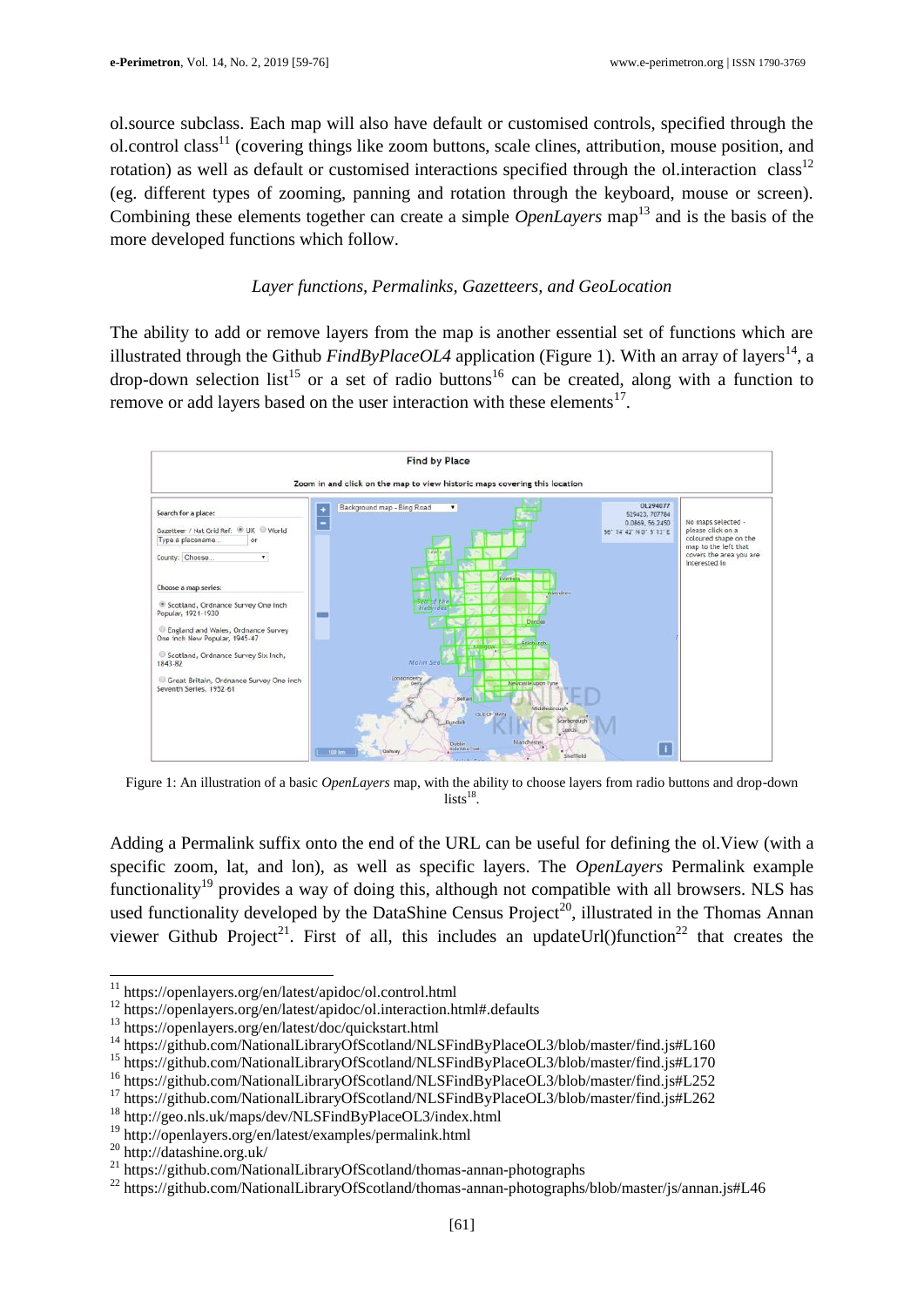window.location.hash part of the URL with the current zoom=, &lat= and &lon= elements through an event listener on the map moveend event<sup>23</sup>. Second, the elements of the URL define the map view through initially being parsed on the ampersand character<sup>24</sup>, and then specified as zoom, lat and lon variables<sup>25</sup>, which are then integrated into the main ol.map parameters<sup>26</sup>. Default zoom, lat and lon parameters are defined for the initial page load if the URL suffix is not specified. It is also possible to define additional elements, such as background or overlay layers, as well as the point the user clicked on, to effectively allow all elements of the application to have a permalink quality.

Gazetteer functionality, allowing a set of names to be queried, and the map positioned on the place selected, is an intrinsic part of web-mapping operations, and can be implemented using standard *OpenLayers* ol.Map operations to centre the map on an x,y point or a bounding-box extent. At its simplest level, a set of locations for which x,y points are known can be presented as a scrollable list in alphabetical order, and upon the user selecting a particular place, a function is initiated to locate the map to the particular x,y location at a specified (relatively detailed) zoom level. More sophisticated gazetteer functionality can query larger gazetteers dynamically, with autocomplete options on the search input box, and the ability to locate on extents as well as points. The OSMNames<sup>27</sup> gazetteer is a good example, querying the OpenStreetMap Nominatim<sup>28</sup> gazetteer with autocomplete responses in an almost instantaneous manner, retrieving results that are ranked hierarchically with qualifiers for the broader geographic area and type of feature. The Google Maps Geocoding API gazetteer search functionality<sup>29</sup> has a broad and detailed content, especially good for postcodes and urban features, with quick autocomplete results too, but cannot be used with different map backgrounds to Google layers. There are other geocoding APIs available for gazetteers too, such as the MapBox GeoCoding API<sup>30</sup>, or the ESRI REST API World Geocoding Service<sup>31</sup>.

For several other functions, there are *OpenLayers* examples that make it very easy to incorporate these into another application. For example, the *OpenLayers* Geolocation<sup>32</sup> functionality, based on the *W3 Consortium Geolocation API Specification* (2016)<sup>33</sup> makes it easy to add 'Find my Location' or related geolocation tracking facilities. Further below, examples are given of the "Measure distance / area" functionality for georeferenced maps, and "Amination" functionality when moving. The important point is that simply by combining these functions together, a relatively sophisticated web-mapping application can be created. At its heart is a zoomable, pannable and rotatable map, with controls such as scalelines, mouse positions, attributions, etc. Underlying map base layers and overlaid layers can be easily specified, added and removed with radio or drop-down lists. The map details, including its centre, zoom level and layers, can be dynamically specified in a Permalink-style URL. And the map can also be positioned through a range of gazetteer operations. These combined functions form the basis of the two main generic types of web-mapping applications described in the following sections: firstly, interfaces for

<sup>&</sup>lt;sup>23</sup> <https://github.com/NationalLibraryOfScotland/thomas-annan-photographs/blob/master/js/annan.js#L412>

<sup>&</sup>lt;sup>24</sup> <https://github.com/NationalLibraryOfScotland/thomas-annan-photographs/blob/master/js/annan.js#L20>

<sup>25</sup> <https://github.com/NationalLibraryOfScotland/thomas-annan-photographs/blob/master/js/annan.js#L194>

<sup>26</sup> <https://github.com/NationalLibraryOfScotland/thomas-annan-photographs/blob/master/js/annan.js#L230>

<sup>27</sup> <http://osmnames.org/>

<sup>28</sup> <https://nominatim.openstreetmap.org/>

<sup>29</sup> <https://developers.google.com/maps/documentation/geocoding/intro>

<sup>30</sup> <https://www.mapbox.com/geocoding/>

<sup>31</sup> <https://developers.arcgis.com/rest/geocode/api-reference/overview-world-geocoding-service.htm>

<sup>32</sup> <http://openlayers.org/en/latest/examples/geolocation.html>

<sup>33</sup> <https://www.w3.org/TR/geolocation-API/>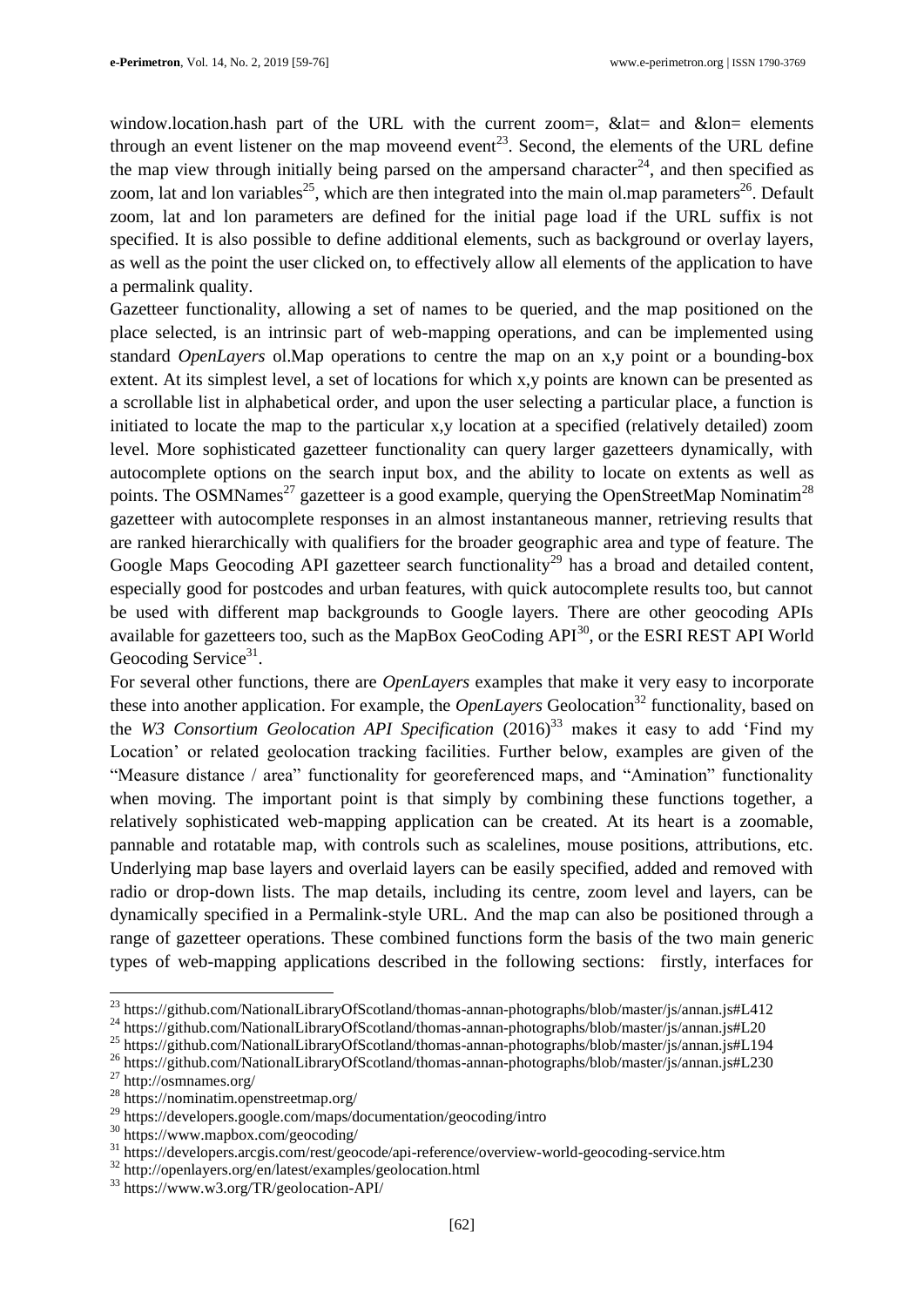searching and retrieving maps using bounding boxes, and secondly, interfaces for displaying georeferenced maps.

### **Interfaces for searching and retrieving maps**

From the earliest years of the development of series mapping, the paper graphic index established itself as the vital, and sometimes the only way of searching for series maps for good reason. It recognises that the primary purpose of the search is to retrieve maps of a specific place; as series maps subdivide the wider geographic territory into regular polygons, a spatial search is the most effective access method (Fleet, 2006). Web-mapping technology allows the graphic index to become more flexible and useful, as an infinitely zoomable bounding box overlay, styled with different colour, line thickness, and fill for particular purposes or at particular zoom levels, overlaid on a range of different and user-selectable base layers.

# *Bounding Box interfaces using GeoJSON files*

One of the quickest and easiest ways of presenting a map graphic index online is through a GeoJSON layer<sup>34</sup>. GeoJSON layers can be easily created from any other vector format, such as the ESRI Shapefile or a KML formats. The GeoJSON format allows the coding of many standard types of geometry, along with property attributes about each geometry object, and can be easily viewed and edited inside GIS or online at [geojson.io.](http://geojson.io/) The NLSFindbyPlaceGEOJSON<sup>35</sup> application uses *OpenLayers* and GeoJSON graphic index files to form a geographical retrieval interface for historical maps. The GeoJSON source files are brought into ol.layer.Vector layers in the application through the ol.source. Vector class<sup>36</sup>. When the user clicks on the map it initiates a map.forEachFeatureAtPixel selection query<sup>37</sup> to the GeoJSON file, returning features that intersect with the point clicked upon. The selected feature or features can be easily styled to display prominently, and the feature properties, from the GeoJSON file, can be presented in a pop-up box or a results div element. With the steady growth in client-side computational power, there is a growing potential to do more with GeoJSON files. However, for very large sets of maps with multiple property elements, the size of the GeoJSON files can still cause problems. For this reason, for making available larger sets of maps, server-side solutions, holding the graphic index files inside *GeoServer*, for example, are more robust.

# *Bounding Box interfaces using shapefiles in GeoServer*

*GeoServer*<sup>38</sup> provides a convenient, easy, widely-used and open-source server technology for storing and presenting many types of geospatial data online, based on common open-standards. The background to the NLS' use of *GeoServer* as a web-mapping retrieval interface are described in Fleet & Pridal (2012), with the initial application designed and implemented by Klokan Technologies using *OpenLayers* 2. The basic application was made available as an open-source application in 2015 — NLSFindByPlaceOL3<sup>39</sup>. The boundaries of historic maps are held as

 $\overline{a}$ 

<sup>38</sup> <http://geoserver.org/>

<sup>&</sup>lt;sup>34</sup> <http://geojson.org/>

<sup>&</sup>lt;sup>35</sup> <https://github.com/NationalLibraryOfScotland/NLSFindbyPlaceGEOJSON>

<sup>36</sup> <https://github.com/NationalLibraryOfScotland/NLSFindbyPlaceGEOJSON/blob/master/find.js#L195>

<sup>37</sup> <https://github.com/NationalLibraryOfScotland/NLSFindbyPlaceGEOJSON/blob/master/find.js#L316>

<sup>39</sup> <https://github.com/NationalLibraryOfScotland/NLSFindByPlaceOL3>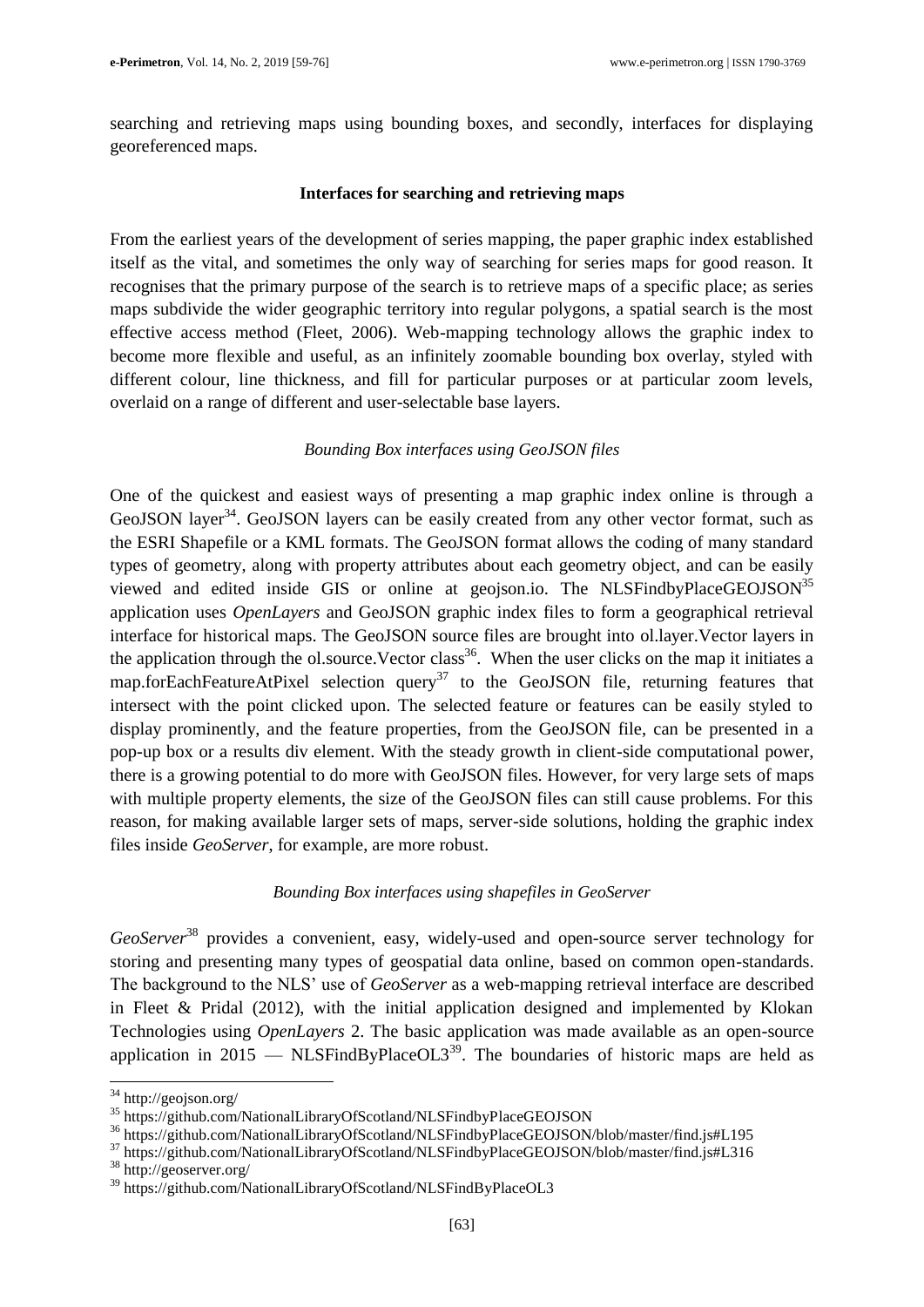shapefiles within *GeoServer*, pre-rendered using and customised for display using *GeoServer* Styled Layer Descriptors. GeoWebCache then creates a tileset of images of the shapefile at preset zoom levels for a specified coordinate system, in our case, the Google Spherical Mercator projection (EPSG:3857). As a pre-created tileset, this can be displayed very quickly, even for massive shapefiles, through the ol.layer. Tile layer, using the ol.source. XYZ source.<sup>40</sup> When the user clicks on the map to select a feature, it initiates a Web Feature Service (WFS) request<sup>41</sup> to *GeoServer*, querying the specified layer on screen for features that intersect the point clicked upon. There are various ways of specifying the query within the WFS standard, as well as the format of the results. In our case, we receive the results as a GeoJSON text string, which can be sorted, if necessary, into date order, and is then output in a Results div element, whilst the feature geometry populates a new vector layer, styled to display the feature in a highlighted style.

There are many enhancements on the basic application that are possible. A useful function is the ability to link the specific map in the right-hand results to its particular selected bounding box, where the results show maps with varying extents (Figure 2). This can be done through an ID element for each feature in the shapefile, which is returned in the GeoJSON. On the map, a map.forEachFeatureAtPixel selection query, initiated on a 'pointermove' event, can return specific details of the selected maps, which can then highlight the same map in the Result div through *jQuery*. A similar *jQuery* function works in reverse, triggered by the mouse entering the Results div and a particular returned map li element, highlighting the selected map in the main map div, through a map.getLayers().getArray()[2].getSource(); query.

Another possible enhancement is the ability to fade the opacity of the whole bounding box layer or layerss from *GeoServer*. Having quite a dense fill (for example to show greater map coverage in specific places) can be useful, but it is helpful too in these circumstances to be able to fade the opacity. This is implemented through a *Bootstrap* transparency slider<sup>42</sup> and a line of code to alter the transparency of the *GeoServer* layer:



map.getLayers().getArray()[1].setOpacity(opacity);

Figure 2: The *Find by Place - with Bounding Box* viewer [\( http://maps.nls.uk/geo/find/\)](http://maps.nls.uk/geo/find/).

<sup>40</sup> <https://github.com/NationalLibraryOfScotland/NLSFindByPlaceOL3/blob/master/find.js#L186>

<sup>41</sup> <http://www.opengeospatial.org/standards/wfs>

<sup>42</sup> <http://seiyria.com/bootstrap-slider/>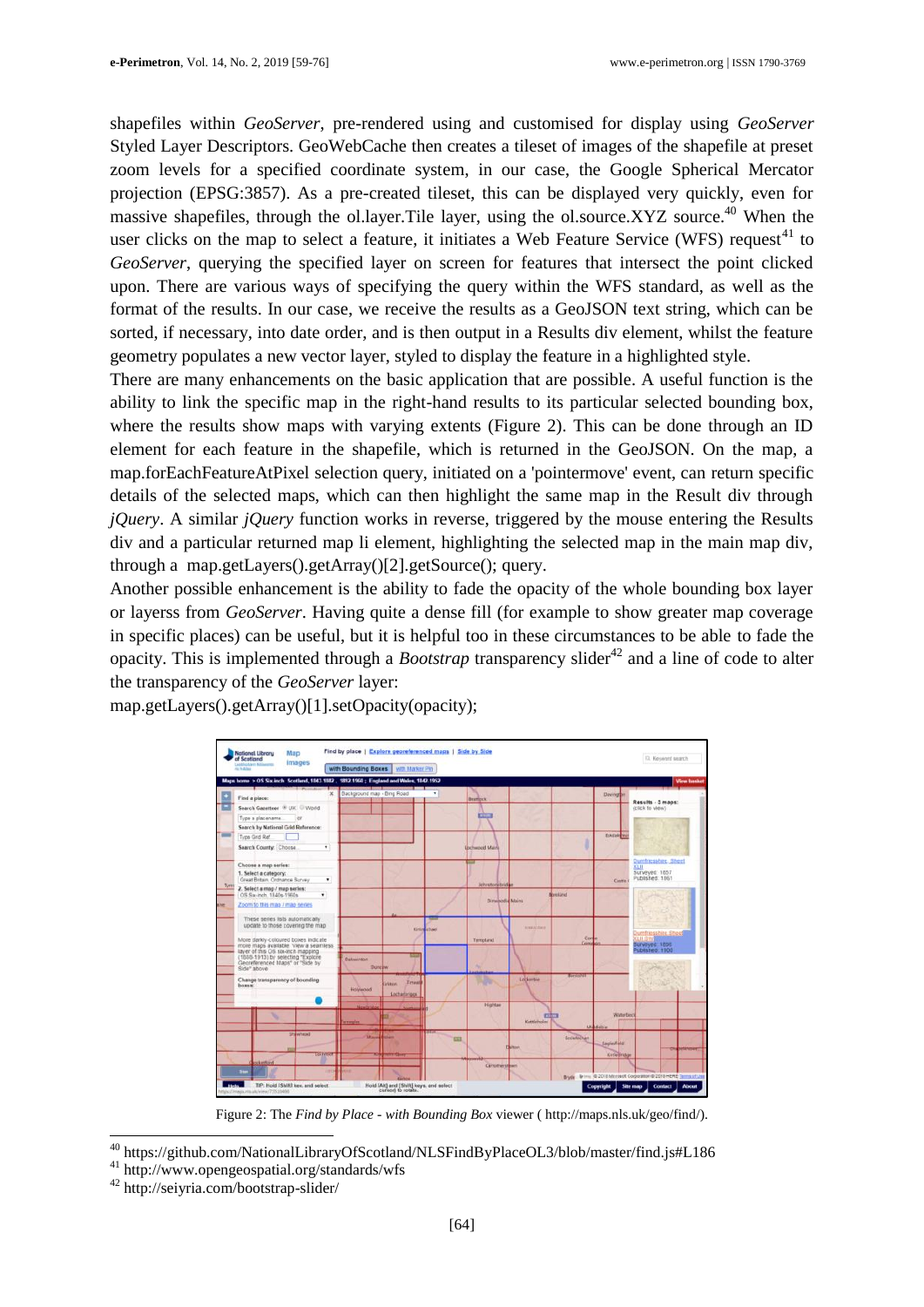### *Marker interfaces using shapefiles in GeoServer*

Bounding Box interfaces for map search are probably the most familiar and intuitive for map librarians and tend to be preferred by more expert users. However, they have the disadvantage that for large quantities of maps, the multiple indexes cannot be displayed simultaneously on screen without producing a mass of rectangular spaghetti, and so the user needs to potentially work through many different layers of bounding boxes to see maps in all layers for the same place. Some users also want instant results from queries along the lines "I want to see all the maps there are covering this place?" For these reasons, a Marker Interface is a possible alternative.

NLS introduced a *Find by Place - with Marker* application in 2017, using the Google Maps Javascript API and *GeoServer* to form a basic search and retrieval interface<sup>43</sup>. The idea for the application came from the Charles Close Society's *Sheetfinder* application<sup>44</sup>, and collaborative work in 2016-17 with them to incorporate results from the NLS online collection. A similar application could easily have been created with *OpenLayers*, as the main Javascript functions are easily transferable, but we were keen to use the Google Map interface for two reasons. First the the Google Places API Web Service<sup>45</sup> is better for some urban features and postcode searching than the OSM Nominatim gazetteer, and second, Google Maps are instantly familiar and preferred by some users to alternative global map services. Although there have been efforts to combine Google Maps and *OpenLayers*, for example by Mapgears<sup>46</sup>, the two different applications have quite different aims, and the resulting viewer has some limitations $47$ .

The *Find by Place - with Marker* application allows the user to zoom in on an area of interest, or use the gazetteer to do so, with an option to change the map base layer between Google Maps or Satellite layers, and a 1900s historic layer (Figure 3). The location of the marker initiates a Web Feature Service request to *GeoServer*, returning records for maps whose bounding boxes cover the marker location. A jQuery slider provides a way of narrowing the date range of the returned maps. By default, the maps returned reflect the approximate scale of the map (small-scale, mediumscale, and large-scale), but this can be changed by the user to return all scales. At the time of writing, NLS does not have scales recorded for all online maps, and so the three scales select particular layers in the *GeoServer* queries, rather than a direct and more precise numeric range filter.

<sup>&</sup>lt;sup>43</sup> The live application is at:<http://maps.nls.uk/geo/find/marker/> and the Github application is at <https://github.com/NationalLibraryOfScotland/FindbyPlace---with-Marker>

<sup>44</sup> <http://sheetfinder.charlesclosesociety.org/>

<sup>45</sup> <https://developers.google.com/places/web-service/>

<sup>46</sup> <https://github.com/mapgears/ol3-google-maps>

<sup>&</sup>lt;sup>47</sup> <https://github.com/mapgears/ol3-google-maps/blob/master/LIMITATIONS.md>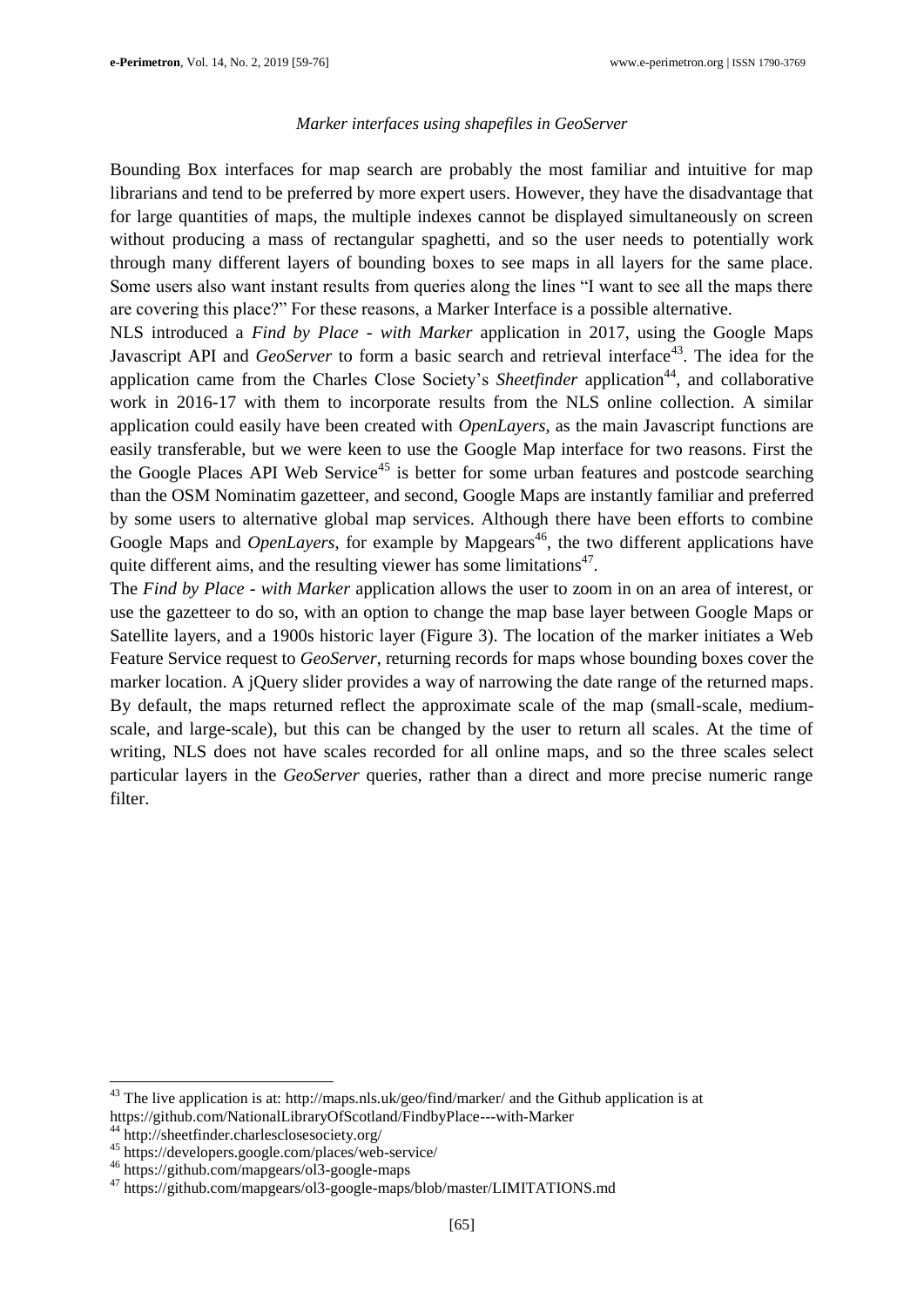

Figure 3: The *Find by Place - with Marker* application [\( http://maps.nls.uk/geo/find/marker/\)](http://maps.nls.uk/geo/find/marker/).

### **Interfaces for displaying georeferenced maps**

As is well known, georeferencing allows the direct and easy comparison of an historic map with either modern day satellite or image layers, or with other historic georeferenced content, and the interfaces are all intended to facilitate this comparison. In order for large georeferenced map images, or wider sets of series maps presented as a seamless layer, to display fast in web-mapping viewers, the images need to be processed. There are a number of open and proprietary ways of doing this, which are beyond the scope of this paper. The assumption is made here for the georeferenced map viewers below, that the georeferenced maps are available in an appropriate standard tiled  $(x,y,z)$  format, such as the OGC Web Map Tile Standard<sup>48</sup>, the OSGeo Tile Map Service<sup>49</sup>, or MapBox's TileJSON<sup>50</sup> or MBTiles<sup>51</sup> formats. For many years, the NLS has happily used Klokan Technologies' MapTiler application for this purpose, which also generates default web-mapping viewers, including an *OpenLayers* viewer, for each tileset, and these are referred to in the examples which follow.

# *Map overlay viewer*

The basic NLSExploreGeoreferencedMaps overlay viewer<sup>52</sup> incorporates standard features described above, including a *Bootstrap* transparency slider<sup>53</sup>, with a line of code to alter the transparency of the *GeoServer* layer: map.getLayers().getArray()[1].setOpacity(opacity);

Various enhancements can easily be made to this viewer, using standard *OpenLayers* code available as examples. These include tools to measure distances or areas on screen<sup>54</sup>, so that their

<sup>&</sup>lt;sup>48</sup> <http://www.opengeospatial.org/standards/wmts>

<sup>&</sup>lt;sup>49</sup> [http://wiki.osgeo.org/wiki/Tile\\_Map\\_Service\\_Specification](http://wiki.osgeo.org/wiki/Tile_Map_Service_Specification)

<sup>50</sup> <https://github.com/mapbox/tilejson-spec>

<sup>51</sup> <https://www.mapbox.com/help/define-mbtiles/>

<sup>52</sup> <https://github.com/NationalLibraryOfScotland/NLSExploreGeoreferencedMapsOL3>

<sup>53</sup> <http://seiyria.com/bootstrap-slider/>

<sup>54</sup> <http://openlayers.org/en/latest/examples/measure.html>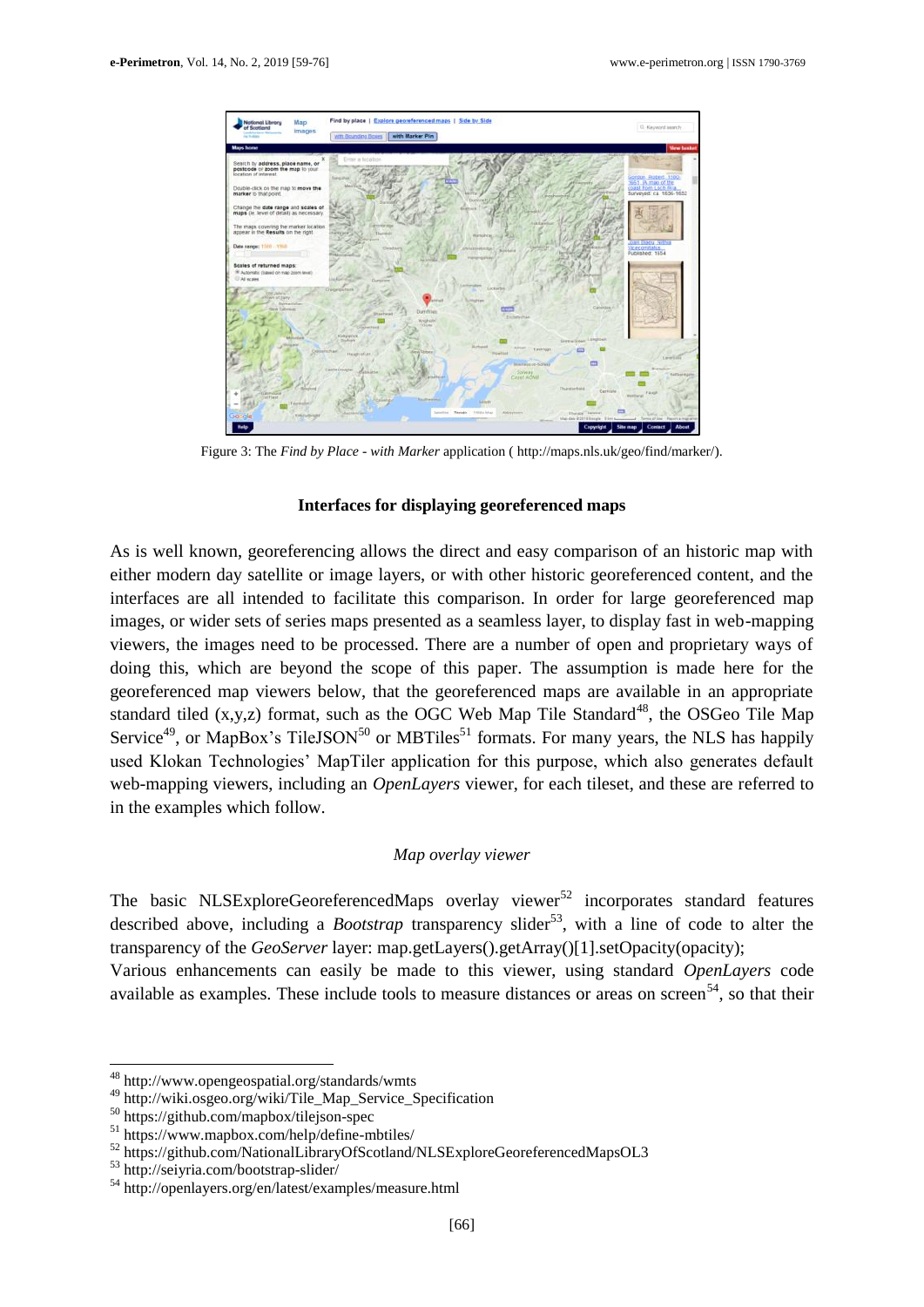incorporation in bespoke ways is easy<sup>55</sup>. The basic overlay popup functionality is also useful<sup>56</sup>, so that with a user click (or ALT-click) on a point on the map, a popup will appear with user defined content, such as locational information for easy copying and pasting (Figure 4). For larger applications, hosting many layers, a unique id for the layer and additional parameters in the layer definition can also be used. As seamless map layers are stripped of their marginalia, it is also useful to be able to display a default legend or key relating to the layer on screen<sup>57</sup>. The code for this looks up the map layer on screen, retrieves the default URL for the separate map key image, and displays this in a popup window.



Figure 4: The *Explore Georeferenced Maps* viewer [\(http://maps.nls.uk/geo/explore/\)](http://maps.nls.uk/geo/explore/), illustrating a popup, generated by a user click event, with locational details of the point clicked on for copying.

A closely related function is also used to display the particular sheet that the users' cursor is over for large georeferenced mosaics. This is helpful for users to view a specific map on its own, as well as for displaying specific dates of survey, revision or publication in mosaics that span a wider number of years. A Web Feature Service is initiated to *GeoServer* using very similar syntax as in the Find by Place viewers described above. The only difference is that instead of the request searching for features intersecting the point clicked on, the request searches for all features overlapping with the bounding box extents of the map view. These are brought as GeoJSON records into a new vector layer, which displays the specific sheet information in the viewer, based on a map.forEachFeatureAtPixel query, initiated by the mouse pointermove event (Figure 5).

<sup>56</sup> <https://openlayers.org/en/latest/examples/overlay.html>

<sup>&</sup>lt;sup>55</sup> See, for example, the [NLS Explore Georeferenced Maps application,](http://maps.nls.uk/geo/explore/) which implements line and area measurement through a drop-down selection list to the upper right of the screen.

<sup>&</sup>lt;sup>57</sup> The [NLS Explore Georeferenced Maps application](http://maps.nls.uk/geo/explore/) has a 'Map Key' tab to the lower left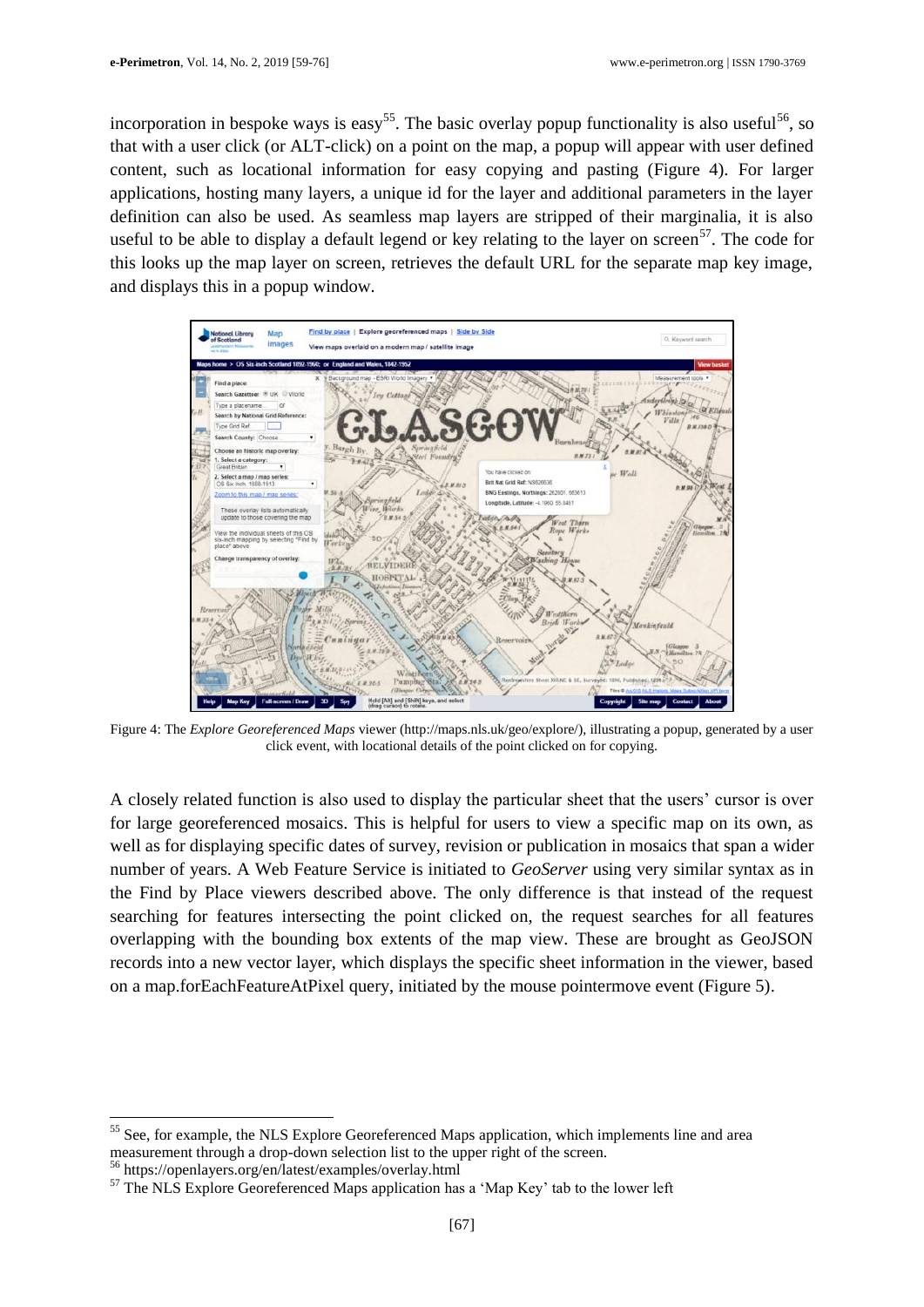

Figure 5: The *Explore Georeferenced Maps* viewer [\(http://maps.nls.uk/geo/explore/\)](http://maps.nls.uk/geo/explore/), showing details of the map sheet the cursor is over, using a Web Feature Service query to *GeoServer*.

### *Side-by-side / dual map viewer*

A closely related viewer displays two maps side-by-side on screen (Figure  $6$ )<sup>58</sup> This makes use of two ol.Map classes in the code, here called mapleft and mapright. The two views can be integrated by not specifying a particular centre or zoom in the mapright view, but simply by having view: mapleft.getView()<sup>59</sup>. A slave cross-hair icon can also easily be added, matching the location of the mouse cursor in the other map window. This is a two-stage process, firstly defining the cross as a feature, and then adding this to a vector layer in both of the maps<sup>60</sup>. The second stage involves a pointermove event handler, recording the cursor coordinates and then adding these to the icon geometry of the cross feature in the adjacent map window<sup>61</sup>. A variation on the Side-by-side / dual map viewer is to implement a sliding central bar, or layer swipe. There is an *OpenLayers* example for this<sup>62</sup> which we have implemented in the *Side-by-side with layer swipe* viewer<sup>63</sup>.

<sup>&</sup>lt;sup>58</sup> <https://github.com/NationalLibraryOfScotland/SidebySideOL3>

<sup>59</sup> <https://github.com/NationalLibraryOfScotland/SidebySideOL3/blob/master/sidebyside.js#L271>

<sup>60</sup> <https://github.com/NationalLibraryOfScotland/SidebySideOL3/blob/master/sidebyside.js#L297>

<sup>61</sup> <https://github.com/NationalLibraryOfScotland/SidebySideOL3/blob/master/sidebyside.js#L357>

<sup>62</sup> <https://openlayers.org/en/latest/examples/layer-swipe.html>

<sup>63</sup> <http://maps.nls.uk/geo/explore/side-by-side/swipe/>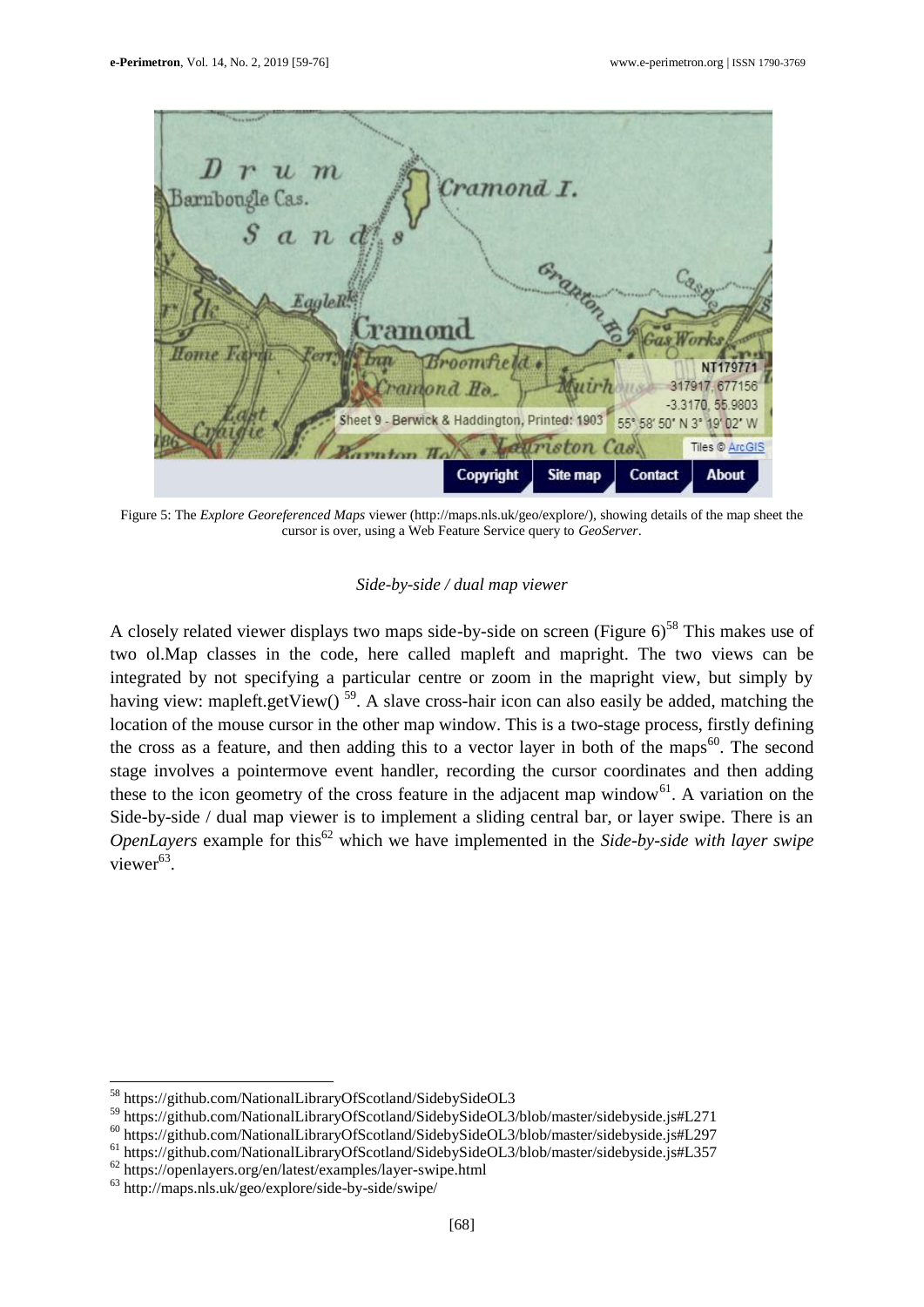

Figure 6: The *Side-by-sid*e / dual-map viewer ( [http://maps.nls.uk/geo/explore/side-by-side/\)](http://maps.nls.uk/geo/explore/side-by-side/).

### *Spy viewer*

This viewer is directly based on the *OpenLayers* Layer Spy viewer<sup>64</sup>, which is a powerful and enjoyable way of visualising georeferenced map overlays (Figure 7). The only small enhancement to this viewer that NLS has made has been to add a *Bootstrap* slider (described above) to adjust the size of the radius of the spy circle<sup>65</sup>.



Figure 7: The *Spy viewer* [\( http://maps.nls.uk/geo/explore/spy/\)](http://maps.nls.uk/geo/explore/spy/).

<sup>64</sup> <https://openlayers.org/en/latest/examples/layer-spy.html>

<sup>&</sup>lt;sup>65</sup> This can be seen at<http://maps.nls.uk/geo/explore/spy/> with the code for this from lines 650 of <http://maps.nls.uk/geo/scripts/explore-spy.js>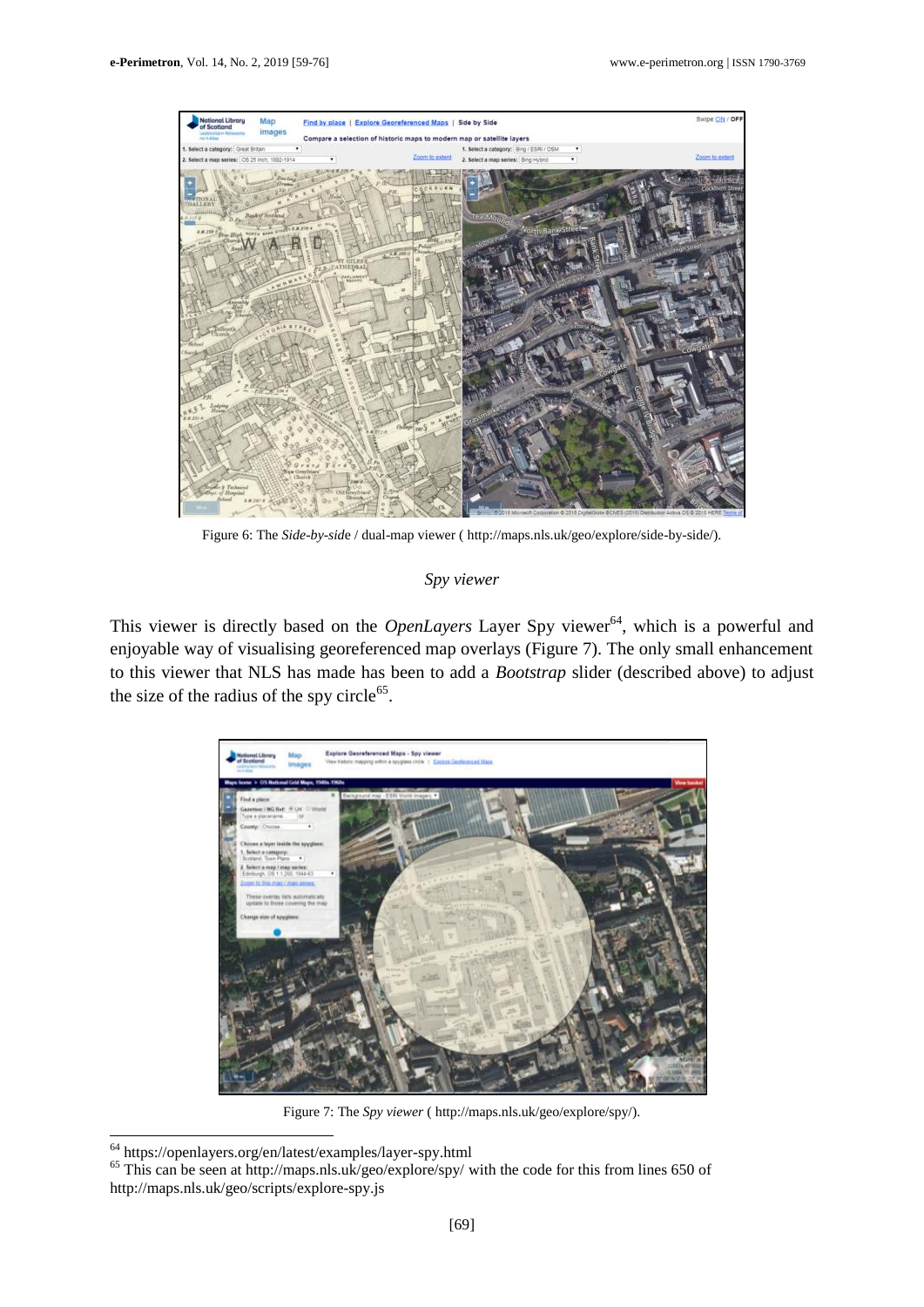# *3D viewer*

The ability to drape a georeferenced layer across a 3D landscape has great potential, even if the use of this in the short term can test older client computational powers and graphics. The easiest way of doing this with *OpenLayers* is through the ol-cesium integration project<sup>66</sup>, based on the Cesium open-source Javascript library<sup>67</sup>. This is well documented with easy-to-follow examples, and much of the existing *OpenLayers* functions work in the same way without modification. There is a need to specify additional parameters — for example, the camera distance (height), its heading (rotation from North), and tilt (angle towards the earth) — and make minor adjustments to functions involving the map view extents and centre, and the result is a striking "helicopter view" of past landscapes (Figure 8).



Figure 8: The *3D viewer* [\( http://maps.nls.uk/geo/explore/3d/\)](http://maps.nls.uk/geo/explore/3d/).

# **Examples of these viewer functions in other applications**

As the above has hopefully illustrated, many of the specific functions and application elements are shared across the applications, and can easily be combined in new ways for specific purposes. The following bespoke applications illustrate this:

<sup>66</sup> <http://openlayers.org/ol-cesium/>

 $67$  <https://cesiumjs.org/>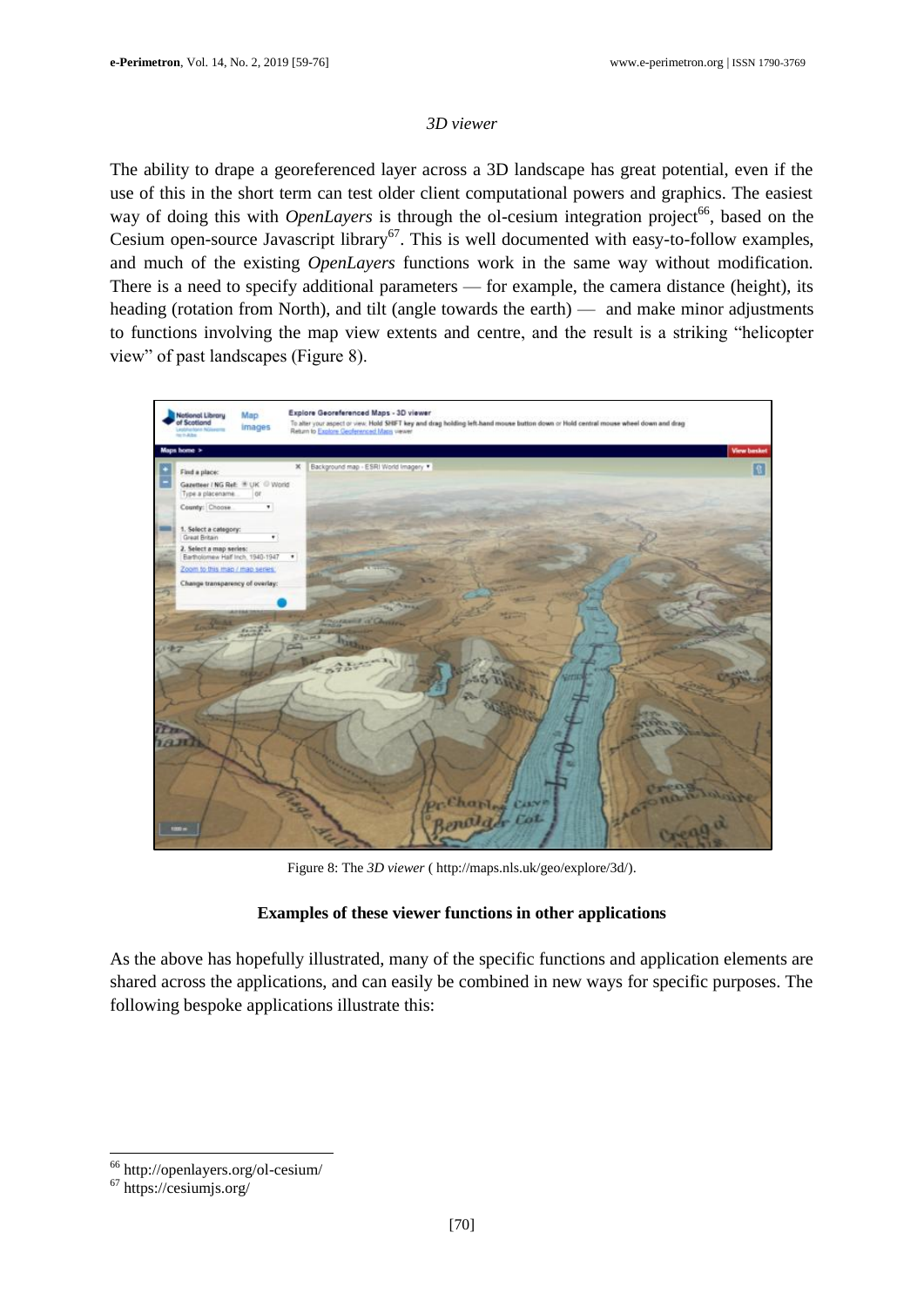# *Italians in Scotland in the 1930s*

This application<sup>68</sup> tries to show where Italians lived or worked in Scotland during the  $1930s$ (Figure 9). It was created to accompany the free exhibition *Family Portrait: The Scots Italians 1890 – 1940* at National Records of Scotland, Edinburgh (December 2015 - 29 January 2016). The names and addresses are primarily based on the Scottish entries in the 1936 edition of the *Guida Generale Degli Italiani in Gran Bretagna* / *General Guide to Italians in Great Britain*, published in London. The map tries to indicate approximately where Italians were either working or living at this period. It is possible to search the alphabetical list of Italians (upper left) and click on the address to locate the map there. Alternatively, it is possible to zoom in on the map, and at higher zoom levels, hover your cursor over the circles to view the same details of the Italians at each location. The map tries to indicate approximately where Italians were either working or living at this period. It colour-codes the top four provinces from which Italians arrived in Scotland. These were in descending order: Lucca, Frosinone, Isernia (in what was then part of the province of Campobasso), and La Spezia. People from Pistoia, Parma, Latina, Massa Carrara, Pordenone and elsewhere are grouped together as 'Other Provinces.' A sixth group consists of those whose origins are not yet known. The map indicates that over half of the Italian migrants were settled in and around Glasgow. The Glasgow Italian community was divided between those who came from the province of Lucca, especially from the commune of Barga, and other places in Tuscany. Far fewer people migrated from Frosinone in Lazio, south of Rome. The Scots Italian community living and working in Edinburgh was relatively small, and it was dominated by people from the village of Picinisco in the province of Frosinone.



Figure 9: The Scots-Italians viewer ( [https://maps.nls.uk/projects/italians/index.html\)](https://maps.nls.uk/projects/italians/index.html).

<sup>68</sup> <https://maps.nls.uk/projects/italians/index.html>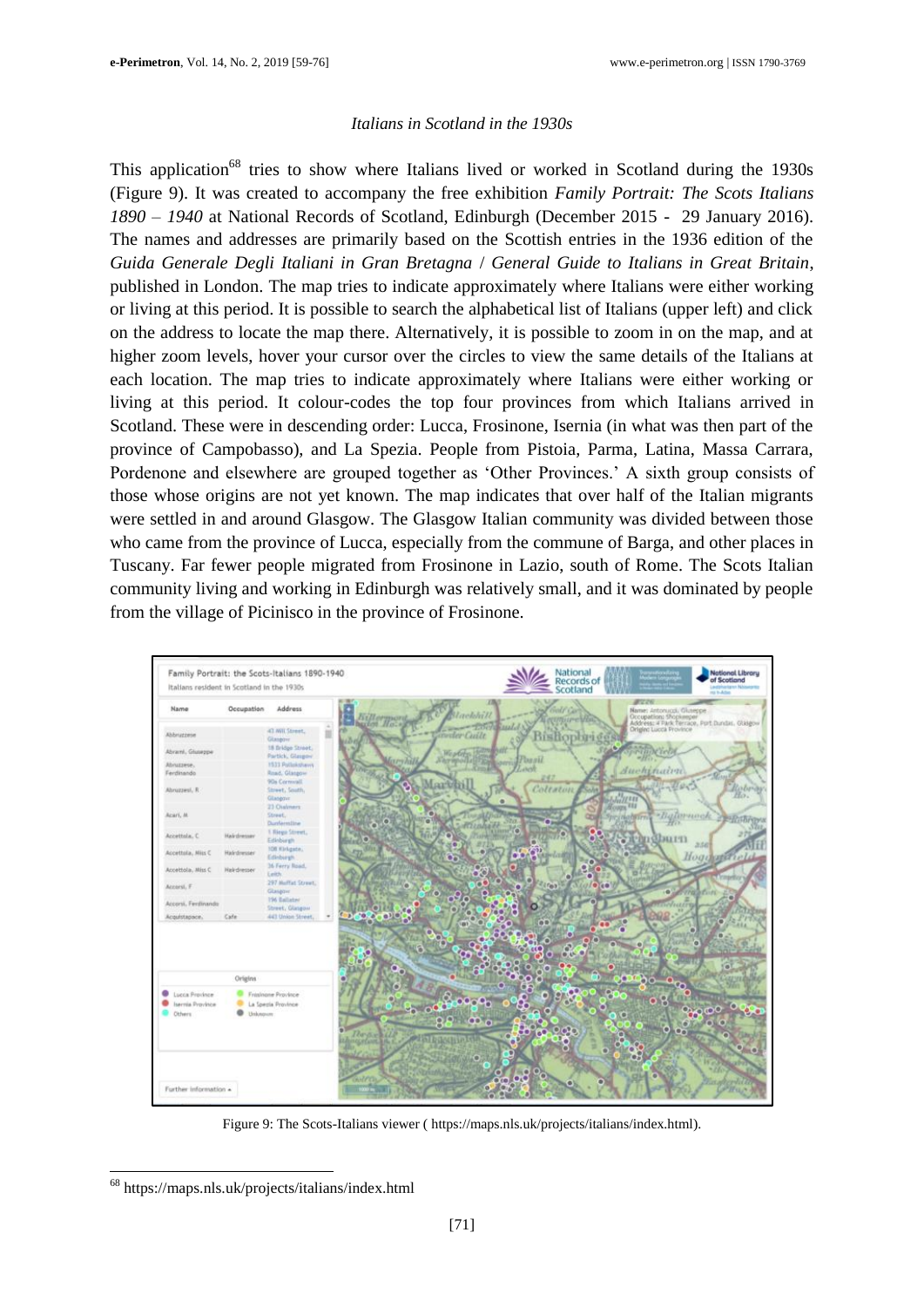The core functionality of this application is very similar to the *NLSFindbyPlaceGEOJSON*  example above. The addresses of the Italians were geocoded and saved as a GeoJSON file, in this case with the features being point locations, rather than polygons. The GeoJSON details are selected by a map cursor 'pointermove' event, triggering a map.forEachFeatureAtPixel function to retrieve the name, address, occupation and origin information into a results div. The alphabetical gazetteer of names was output from the geocoded list in a structured manner, exporting the lat, lon locations which the map locates to on the user selecting the name. The structured contents are held in a table HTML markup format.

## *Scotland - Land Use Viewer*

This viewer was developed in 2016 to allow land use in the Scotland between the 1930s and 2015 to be compared in a split-screen viewer (Figure 10). In 2015 the NLS scanned, georeferenced and put online our 1930s Land Utilisation Survey maps for Scotland, the first comprehensive survey of the land use in the country. In the summer of 2015, by coincidence, a Historic Land-use Assessment map (HLAMap) was completed by Historic Environment Scotland. Placing these two different dates of maps together highlights the significant changes in the Scottish 20th century landscape, such as tree planting in Argyll and Dumfries, the damming of rivers in the Highlands, and urban expansion across the Central Belt. The split-screen viewer also allows the user to zoomin to review more localised land use change, including changing patterns of arable and pasture land.

The code behind this application is almost identical to *SidebySideOL3* above. The main additional work involved the styling of the HLAMap vector layer to approximately match the colour coding of the original 1930s land use maps. The left-hand 1930s Land Utilisation Maps just present two different scales of georeferenced mapping, made available as ol.source.XYZ sources, within ol.layer.Tile layers. The right-hand HLAMap layer is stored within PostGIS, and delivered out of *GeoServer* (which gave better performance than storing in *GeoServer* alone). The *GeoServer* layer is delivered as an ol.source.XYZ source, within an ol.layer.Tile layer.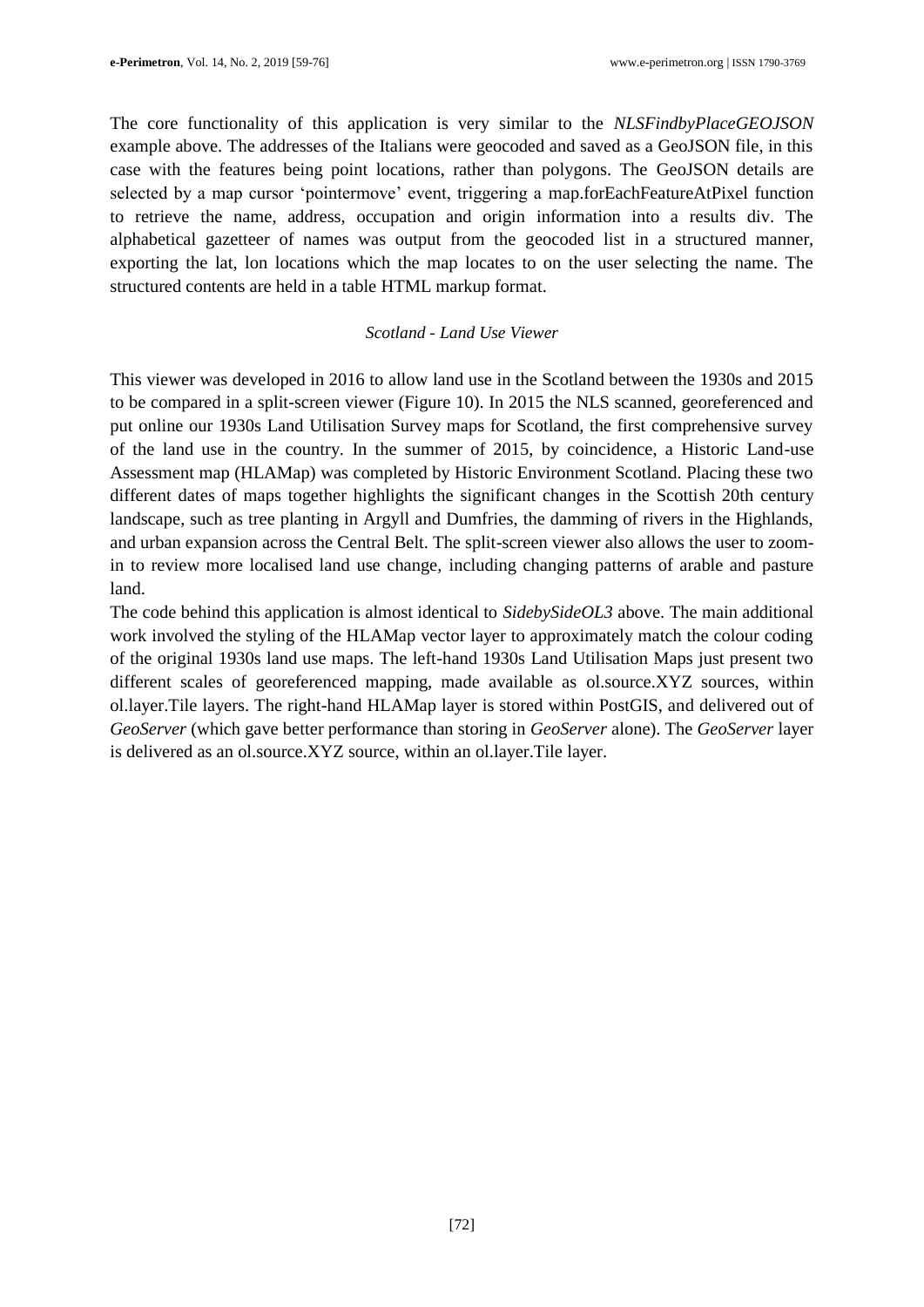

Figure 10: Scotland: Land Use viewer ( [https://maps.nls.uk/projects/landuse/index.html\)](https://maps.nls.uk/projects/landuse/index.html).

# *Thomas Annan photographs*

This viewer was created in early 2016 to provide a map-based search interface to a set of historical photographs of central Glasgow, dating from the late  $1860s^{69}$ . The code for the application uses components described above, and can be viewed on Github<sup>70</sup>. The locations of the photographs are shown using a GeoJSON file of point locations, and when these are clicked on, a map.forEachFeatureAtPixel function retrieves the specific GeoJSON, returning the results to a *Bootstrap* Popover, showing a thumbnail image and text. The URL of the application uses the Permalink code described in the *Basic components* section above, to show the particular zoom level and centre of the map, as well as if a photograph is selected. This also has the advantage of being able to link from a specific photograph to its location on the map (Figure 11).

 $\overline{a}$ <sup>69</sup> <https://digital.nls.uk/learning/thomas-annan-glasgow/historical-maps/>

<sup>70</sup> <https://github.com/NationalLibraryOfScotland/thomas-annan-photographs>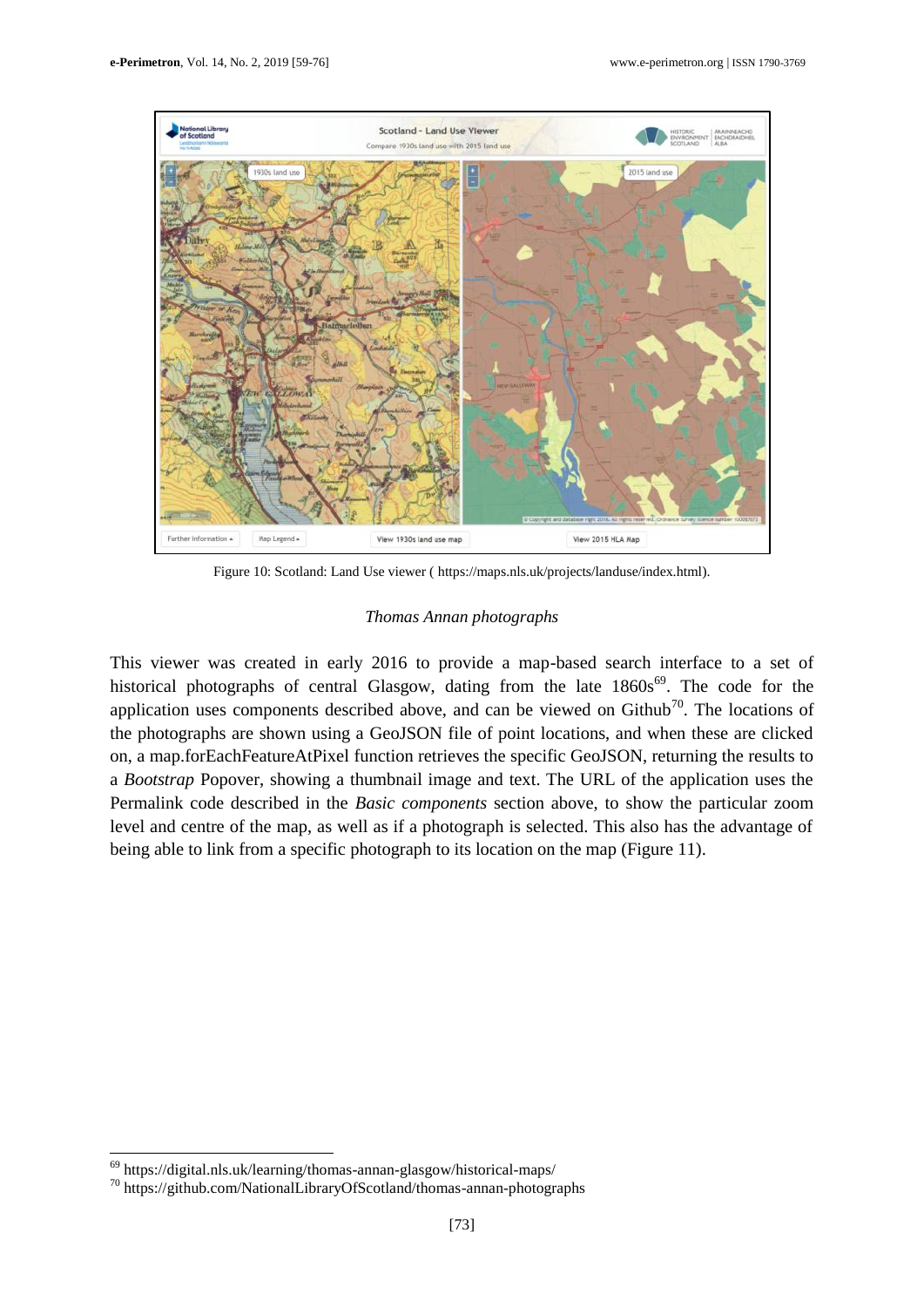

Figure 11: Thomas Annan photographs ( .https://digital.nls.uk/learning/thomas-annan-glasgow/historical-maps/).

#### *Henrietta Liston's diaries - map viewer*

This viewer was developed in early 2017 to provide a search interface to the travel diaries of Henrietta Liston in North America and Canada (1796-1801). Henrietta Liston's husband, Robert Liston, was a Scottish diplomat, and a newly appointed minister to the United States, and he travelled extensively with his wife Henrietta, who recorded these journeys in her diaries. The scanned diaries formed the central content of the website, with the map interface providing a geographic way of visualising the journeys, as well as a way of selecting particular places to read relevant diary pages. The code behind the application shares much in common with the *Italians in Scotland in the 1930s* viewer, and is available for easier viewing on Github<sup>71</sup>. It was felt useful to use a split-screen viewer, so that the accurate points of the itinerary could be correctly located on a modern map backdrop on the left, but with contemporary 1790s maps of the Americas on the right. These historic maps were Aaron Arrowsmith's *Chart of the world on Mercator's projection…* (1796) at lower zoom levels, and William Faden's *The United States of North America …* (1796) at higher zoom levels.The Listons' itineraries were held as GeoJSON files, with a file of point locations, and file of basic lines between the points for each journey. The easiest method of interaction is simply to zoom in to view the maps and click on any point to retrieve the details (to an upper right div) of when the Listons were there, including a link through to the relevant diary pages relating to this. This uses a map.forEachFeatureAtPixel function. Two sets of gazetteer listings were created as structured text with coordinates, one listing the places by itinerary, and the other as a continuous alphabetical list. On selecting a place, the map locates to it, this using *OpenLayers* pan and bounce animations<sup>72</sup>, to give some dynamism to the application

<sup>&</sup>lt;sup>71</sup> <https://github.com/NationalLibraryOfScotland/ListonMapApplication>

<sup>72</sup> <https://openlayers.org/en/latest/examples/animation.html>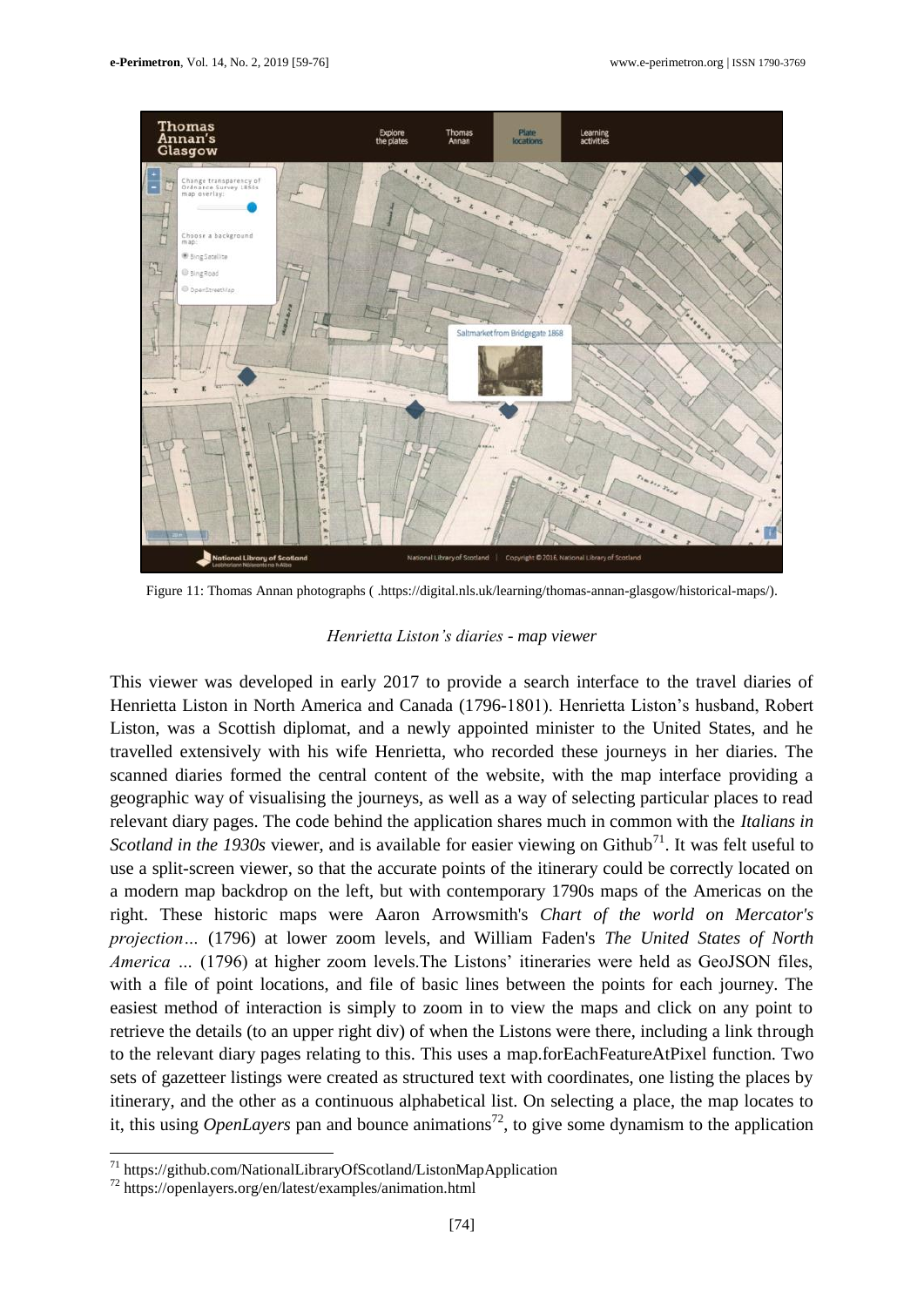as well as an impression of the geographical relationships between points. The URL of the application uses the Permalink code described in the *Basic components* section above, to show the particular zoom level and centre of the map, as well as the particular tour and if a place is selected. This allows the ability to link directly into the viewer to show a specific tour or a specific place (Figure 12).



Figure 12: Henrietta Liston's diaries - map viewer [\( http://digital.nls.uk/travels-of-henrietta-liston/map/\)](http://digital.nls.uk/travels-of-henrietta-liston/map/).

### **Conclusions**

These applications should all be seen as work-in-progress, and simply as one way, amongst many others, of making available map library collections. The author is not a Javascript programmer, and the code reflects this — whilst it works, and is explained in a way that hopefully the nonprogrammer can understand, it is not as accomplished, efficient or bug-free as a professional programmer could produce. As has been illustrated, much of the real value and content lies in the *OpenLayers* code itself, which provides the core functionality throughout. The fact that these interfaces, particularly for georeferenced maps, share much in common with the *Mapire.eu* project<sup>73</sup> who also make available layers of historic mapping online, reflects the fact that both use the same core *OpenLayers* library.

This paper has focused on interfaces for historical maps, and it is useful to bear in mind that interfaces are probably the most ephemeral of digital library applications; they change fast, and need to change fast as technology and user expectations continually change. One of the ways of managing this is to use a widely supported open-source software interface, such as *OpenLayers*, migrating the code as it develops, and supporting or adopting new functionality as these are also

 <sup>73</sup> <http://mapire.eu/>